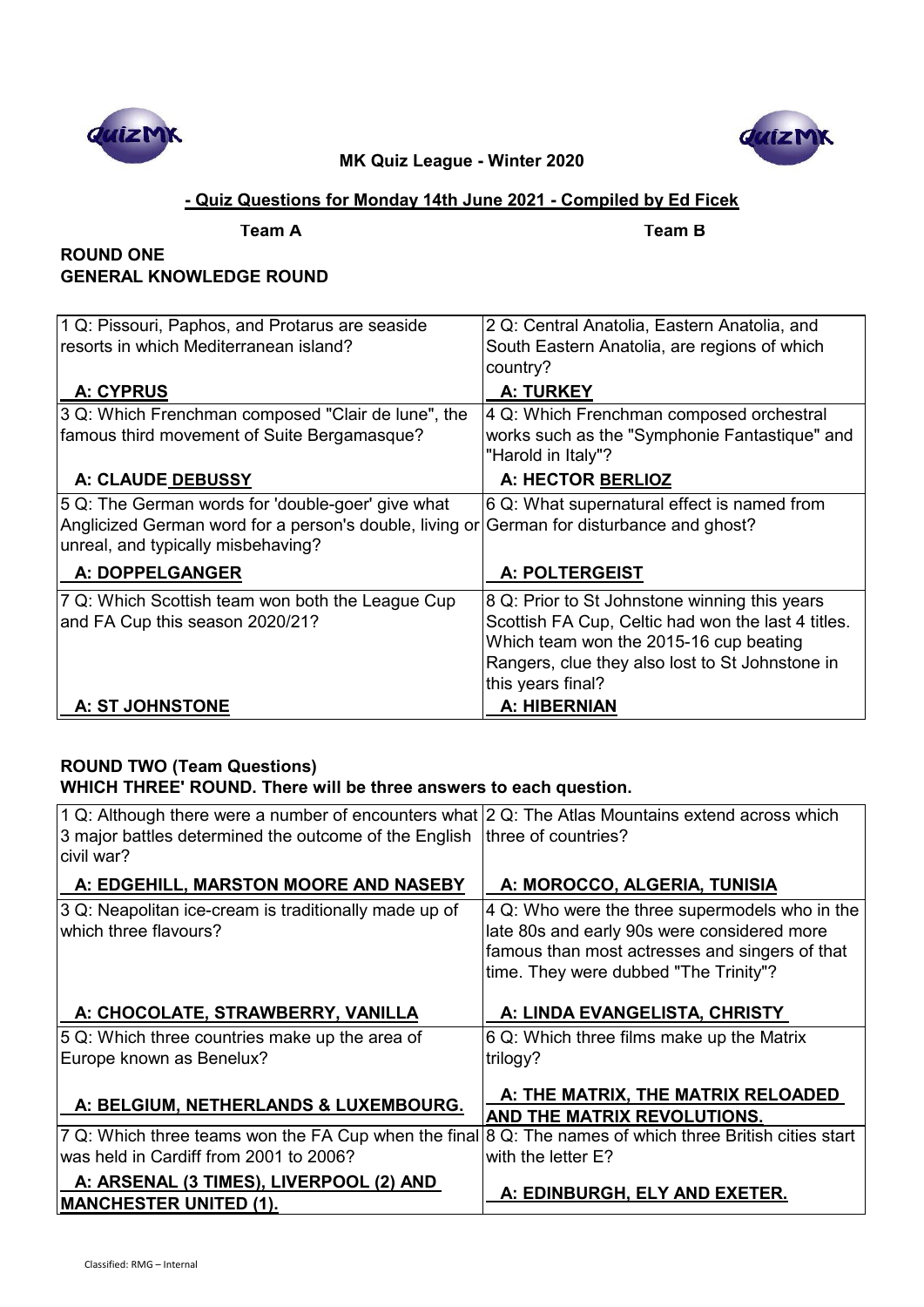



# **- Quiz Questions for Monday 14th June 2021 - Compiled by Ed Ficek**

**Team A Team B**

**ROUND THREE INDIVIDUALS CHOICE ROUND - QM - READ CATEGORIES OUT TO PLAYERS TO BE CHOSEN**

#### **The Categories are:-**

| 1 & 2 1980s Music                                                                                                                           | 3 & 4 Collective Nouns                                                                                             |
|---------------------------------------------------------------------------------------------------------------------------------------------|--------------------------------------------------------------------------------------------------------------------|
| 5 & 6 Rivers                                                                                                                                | 7 & 8 Monopoly                                                                                                     |
| 1 Q: Which US hip hop group released the classic 1989<br>album, "3 Feet High and Rising"?                                                   | 2 Q: Which US hip hop group released the classic<br>1988 album "It Takes a Nation of Millions to Hold us<br>Back"? |
| A: DE LA SOUL                                                                                                                               | <b>A: PUBLIC ENEMY</b>                                                                                             |
| 3 Q: The collective noun "Murder" is commonly used to<br>describe which birds when grouped together?                                        | 4 Q: The collective noun "Parliament" is commonly<br>used to describe which birds when grouped together?           |
| <b>A: CROWS</b>                                                                                                                             | A: OWLS                                                                                                            |
| 5 Q: The River Volga flows into which body of water                                                                                         | 6 Q: The River Jordan flows into which body of water?                                                              |
| <b>A: CASPIAN SEA</b>                                                                                                                       | A: DEAD SEA                                                                                                        |
| 7 Q: In the game of UK Monopoly, what is the single rent 8 Q: In the game of Monopoly, what is the single rent<br>for landing on Pall Mall? | for landing on Piccadilly                                                                                          |
| A: £10 (TEN)                                                                                                                                | A: £24 (TWENTY FOUR)                                                                                               |

### **ROUND FOUR**

**PICK A LETTER. Surnames only for individuals : The letter will be given in the question** 

| 1 Q: Which American with surname beginning with letter 2 Q: What word with letter "C", from French and |                                                            |
|--------------------------------------------------------------------------------------------------------|------------------------------------------------------------|
| "K", achieved the highest ever price for a living artist                                               | Portuguese etymology meaning 'raised', in different        |
| when his work "Rabbit" sold for \$91m in May 2019?                                                     | variants refers to various peoples around the world        |
|                                                                                                        | who are born locally, of foreign origin?                   |
| A: JEFF KOONS                                                                                          | A: CREOLE                                                  |
| 3 Q: What unit of enormous distance with letter "P"                                                    | 4 Q: What feature of tailored clothing with letter "B"     |
| equates to about 3.26 light-years or 19.2 trillion miles?                                              | has variations described as bound, plain and keyhole?      |
|                                                                                                        |                                                            |
| A: PARSEC                                                                                              | <b>A: BUTTONHOLE</b>                                       |
| 5 Q: Which Greek playwright with letter "A" of old                                                     | 6 Q: The word 'Quoth' is an old English word for what      |
| comedy, wrote Lysistrata and The Frogs and was                                                         | common word beginning with "S"?                            |
| accused by Plato of slander that contributed to the trial                                              |                                                            |
| and execution of Socrates?                                                                             |                                                            |
|                                                                                                        | A: SAID (AS IN THE PAST TENSE OF SAY, LIKE                 |
| <b>A: ARISTOPHANES</b>                                                                                 | <b>'QUOTED')</b>                                           |
| 7 Q: With surname beginning with letter "W" - Which US                                                 | 8 Q: What letter "S" is the name of what form of           |
| golfer won his first major title at the 2019 US Open?                                                  | comedy is derived from a device devised to produce         |
|                                                                                                        | effects in the sixteenth century Italian theatre, from the |
|                                                                                                        | Italian Batacchio or Bataccio?                             |
|                                                                                                        |                                                            |
| A: GARY WOODLAND                                                                                       | <b>A: SLAPSTICK</b>                                        |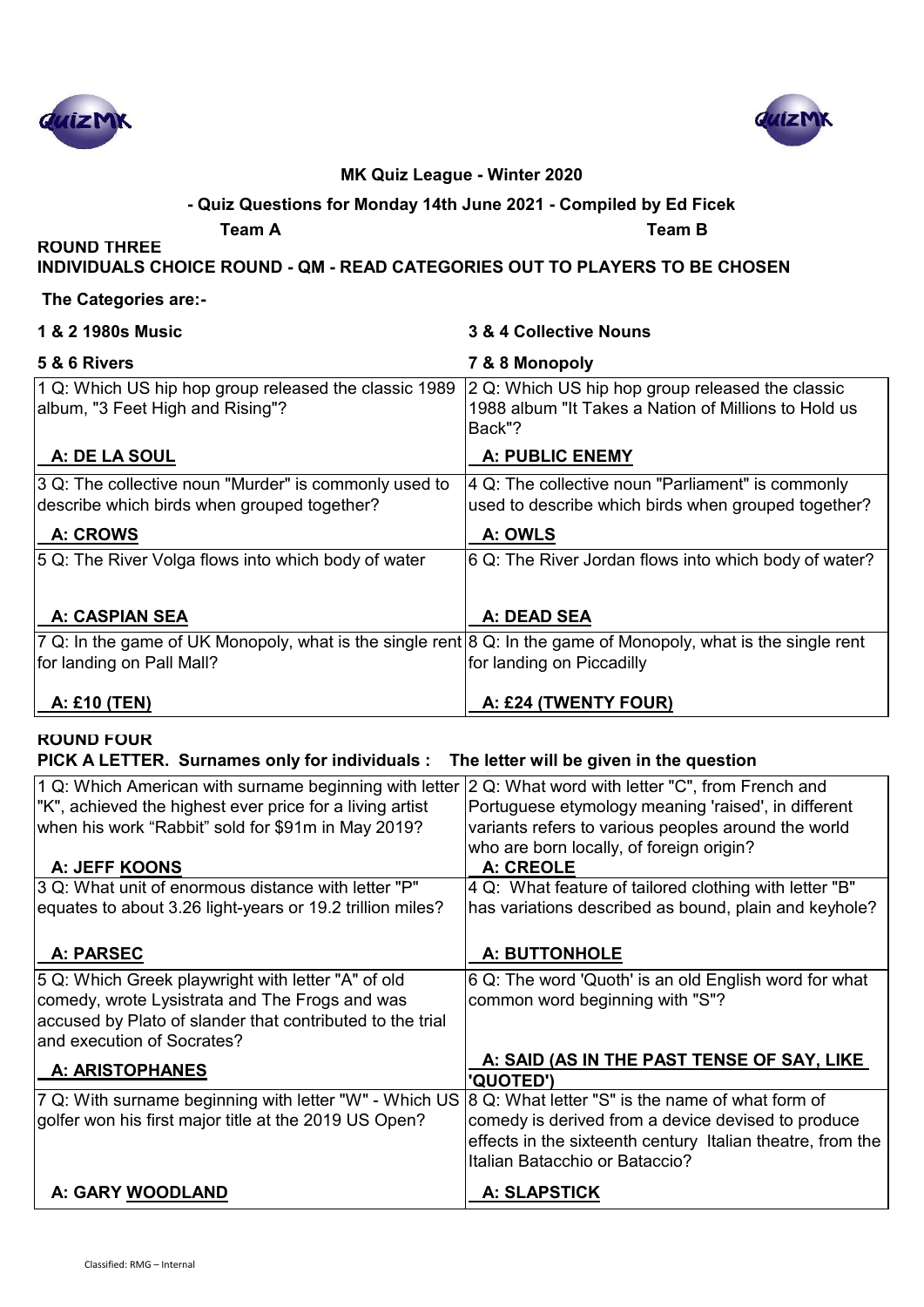

## **- Quiz Questions for Monday 14th June 2021 - Compiled by Ed Ficek**

**Team A Team B**

#### **ROUND FIVE (Team Questions) GENERAL KNOWLEDGE ROUND**

| GENERAL RIVOWLEDGE ROOND                           |                                                  |
|----------------------------------------------------|--------------------------------------------------|
| 1 Q: The North and South Poles are respectively at | 2 Q: The Equator lies at how many degrees        |
| how many degrees latitude?                         | latitude?                                        |
|                                                    |                                                  |
| A: 90                                              | A: 0 (ZERO)                                      |
| 3 Q: The word for which letter can be worn in the  | 4 Q: What month is in the NATO phonetic          |
| NATO phonetic alphabet?                            | alphabet?                                        |
|                                                    |                                                  |
| <b>A: UNIFORM</b>                                  | <b>A: NOVEMBER</b>                               |
| 5 Q: What three letter prefix makes new words when | 6 Q: What two-letter word prefixes these to make |
| added to: Due, Marine, Traction, and Way?          | five new words: Fore; Cause; Gin; Devil;?        |
|                                                    |                                                  |
| A: SUB                                             | A: BE                                            |
| 7 Q: What is the name for the Russian 3-stringed   | 8 Q: What instrument used by Marilyn Monroe in   |
| triangular bodied musical instrument?              | the film "Some Like It Hot" and was patented in  |
|                                                    | Hawaii in 1917?                                  |
| A: BALALAIKA                                       | A: UKULELE                                       |
|                                                    |                                                  |

**HALF TIME!**

## **ROUND SIX ( TEAM QUESTIONS ) GENERAL KNOWLEDGE ROUND**

| 1 Q: What is the name given to an Architectural<br>support, typically a separate arched support for walls<br>of a tall building? | 2 Q: What word is used to describe a horizontally<br>extending construction that is supported at one<br>end only? |
|----------------------------------------------------------------------------------------------------------------------------------|-------------------------------------------------------------------------------------------------------------------|
| <b>A: FLYING BUTTRESS</b>                                                                                                        | <b>A: CANTILEVER</b>                                                                                              |
| 3 Q: Also the name of the album it was taken from,                                                                               | 4 Q: Also the name of the album it was taken                                                                      |
| which 1980 U.K. number one hit for Abba contains the from, which 1979 UK number 3 hit for Abba has                               |                                                                                                                   |
| chorus lyrics "smiling, having fun / feeling like a                                                                              | lyrics beginning "People everywhere / a sense of                                                                  |
| number one"?                                                                                                                     | expectation hanging in the air"?                                                                                  |
| A: "SUPER TROUPER"                                                                                                               | A: "VOULEZ-VOUS"                                                                                                  |
| 5 Q: Stableford, wedge, albatross, apron, and borrow                                                                             | 6 Q: 360 Varial, Ollie, Nollie, and Frontside Air are                                                             |
| are terms in which sport?                                                                                                        | terms in what non-winter sport/pastime?                                                                           |
| A: GOLF                                                                                                                          | A: SKATEBOARDING                                                                                                  |
| 7 Q: Appearing in "Much Ado About Nothing" what is                                                                               | 8 Q: Appearing in "Twelfth Night" what 1s the                                                                     |
| the occupation of the Shakespearian character                                                                                    | occupation of the Shakespearian character                                                                         |
| "Dogberry"?                                                                                                                      | "Feste"?                                                                                                          |
| A: CONSTABLE (ACCEPT POLICEMAN OR                                                                                                | A: CLOWN (ACCEPT FOOL, COMIC OR                                                                                   |
| SIMILAR)                                                                                                                         | SIMILAR)                                                                                                          |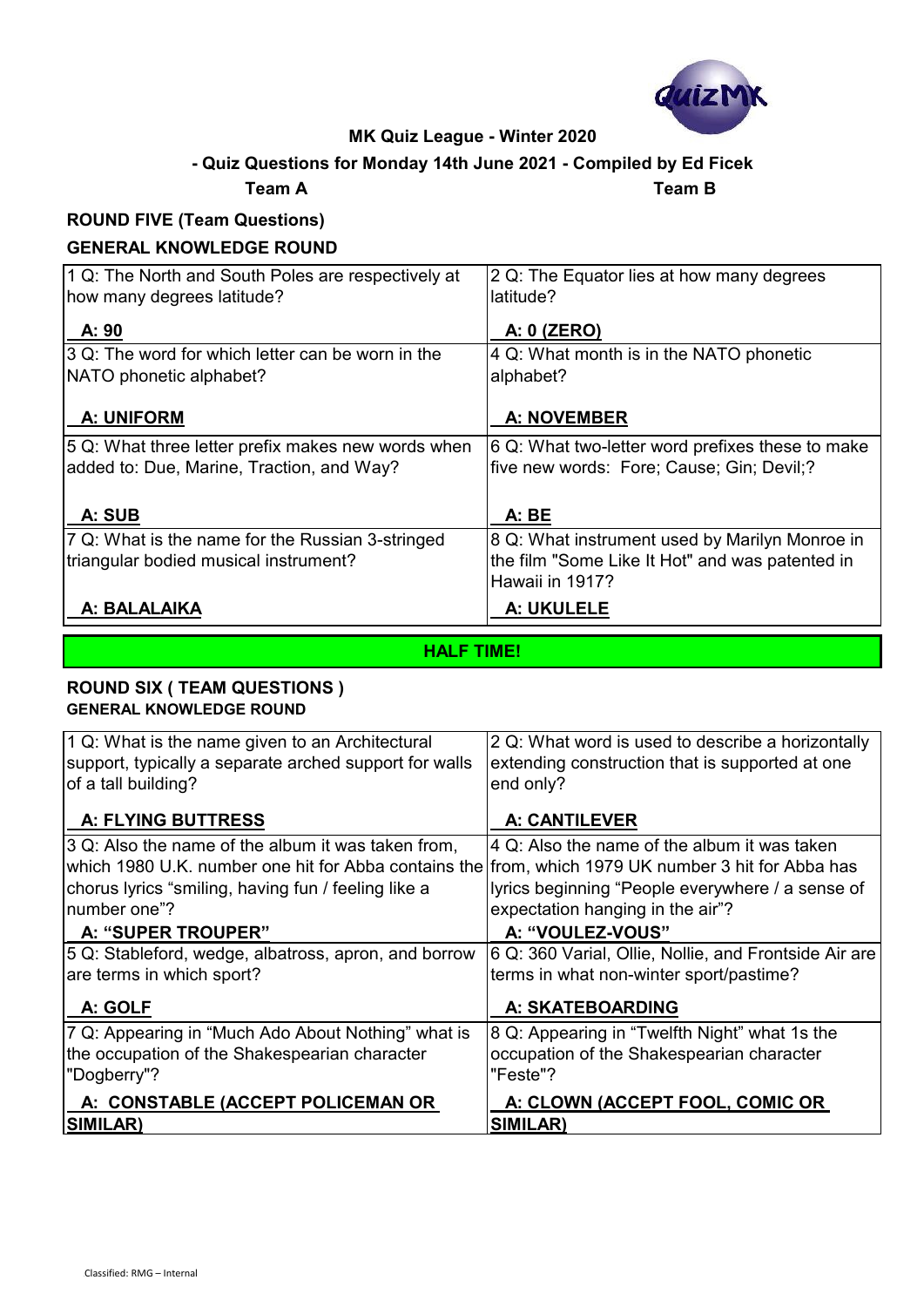



### **- Quiz Questions for Monday 14th June 2021 - Compiled by Ed Ficek**

**Team A Team B**

#### **ROUND SEVEN BLOCKBUSTERS ROUND: The Letters will be given in the question**

| 1 Q: The acronym IED stands for what in relation to terrorism?                                                                                            | 2 Q: With letters "WOB" - The strongly featured<br>character Alyson/Alys in Chaucer's Canterbury Tales<br>is better known as?                          |
|-----------------------------------------------------------------------------------------------------------------------------------------------------------|--------------------------------------------------------------------------------------------------------------------------------------------------------|
| A: IMPROVISED EXPLOSIVE DEVICE                                                                                                                            | A: WIFE OF BATH                                                                                                                                        |
| 3 Q: RPM on a traditional record player stands for what?                                                                                                  | 4 Q: The medical/psychological term OCD stands for<br>lwhat?                                                                                           |
| A: REVOLUTIONS PER MINUTE                                                                                                                                 | A: OBSESSIVE COMPULSIVE DISORDER                                                                                                                       |
| 5 Q: What Anglicized French term with letters "AG", originally<br>the front section of an army/naval force, describes<br>new/experimental artistic ideas? | I6 Q: Which battle with letters "FF" of the American<br>Civil War was fought on April 1, 1865, southwest of<br>Petersburg, Virginia?                   |
| <b>A: AVANT GARDE</b>                                                                                                                                     | <b>A: FIVE FORKS</b>                                                                                                                                   |
| 7 Q: With letters "SS" - According to the iconic poetic US 2nd<br>World War poster, "Loose Lips might (Do What?)"?                                        | 8 Q: With Letters "CC" - Name the largest pre-<br>Columbian/Hispanic city of South America, in Peru,<br>and also the name of a popular song from Cuba? |
| A: SINK SHIPS                                                                                                                                             | A: CHAN CHAN                                                                                                                                           |

### **ROUND EIGHT**

#### **INDIVIDUALS CHOICE ROUND - QM - READ CATEGORIES OUT TO PLAYERS TO BE CHOSEN The Categories are:-**

| <u>THE AMMANINA MIDI</u>                                        |                                                                    |
|-----------------------------------------------------------------|--------------------------------------------------------------------|
| 1 & 2 Formula 1                                                 | 3 & 4 Drugs                                                        |
| 5 & 6 2000's Pop Music                                          | 7 & 8 Capitals                                                     |
| 1 Q: Nicholas Lafiti currently drives for which Formula 1 team? | 2 Q: Mick Schumacher currently drives for which<br>Formula 1 team? |
| A: WILLIAMS                                                     | A: HAAS                                                            |
| 3 Q: What is the street name for the recreational drug MDMA?    | 4 Q: What is the street name for the recreational drug<br>PCP?     |
| A: ECSTASY (MOLLY)                                              | A: ANGEL DUST                                                      |
| 5 Q: Who had her only No1 in March 2009 with "My life Would     | 6 Q: Who had her only No1 in June 2006 with "I Wish                |
| lSuck Without You".?                                            | I Was a Punk Rocker (With Flowers in My Hair)"?                    |
| A: KELLY CLARKSON                                               | <b>A: SANDI THOM</b>                                               |
| 7 Q: Dakar is the capital city of which African country?        | 8 Q: Mogadishu is the capital of which African<br>country?         |
| <b>A: SENEGAL</b>                                               | A: SOMALIA                                                         |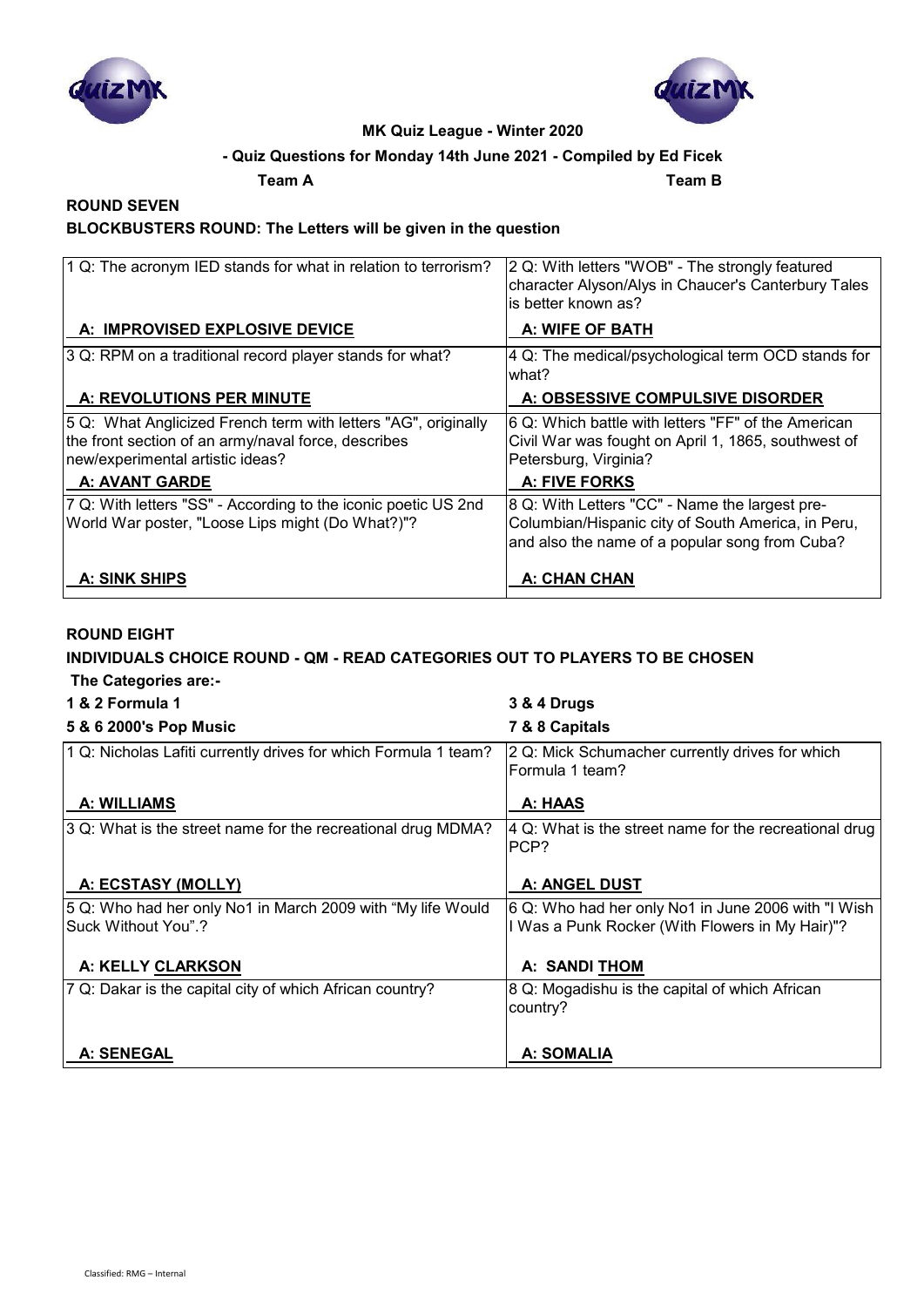



**Team A Team B - Quiz Questions for Monday 14th June 2021 - Compiled by Ed Ficek**

| <b>ROUND NINE</b>                                                                                                                                                 |                                                                                                                                    |
|-------------------------------------------------------------------------------------------------------------------------------------------------------------------|------------------------------------------------------------------------------------------------------------------------------------|
| <b>THEME ROUND. This weeks theme is</b>                                                                                                                           | <b>New Zealand</b>                                                                                                                 |
| 1 Q: The long-standing flag of New Zealand (to<br>2015) has how many stars, based on Crux, the<br>Southern Cross constellation?                                   | 2 Q: What is the name of a traditional Maori<br>greeting in which people press their noses<br>together?                            |
| A: 4                                                                                                                                                              | <b>A: HONGI</b>                                                                                                                    |
| 3 Q: Which New Zealand comedienne and<br>psychologist did Billy Connelly marry in 1989?                                                                           | 4 Q: Which bird is the National emblem of New<br>Zealand?                                                                          |
| A: PAMELA STEPHENSON                                                                                                                                              | A: KIWI                                                                                                                            |
| 5 Q: Which dangerous pastime began at Kawarau<br>Bridge, Queenstown in New Zealand?                                                                               | 6 Q: Which very famous man appears on the \$5<br>note in New Zealand? He is best known for an<br>achievement he completed in 1953. |
| A: BUNGEE JUMPING                                                                                                                                                 | A: (SIR) EDMUND HILLARY                                                                                                            |
| 7 Q: Sometimes referred to as "living fossils".<br>What is the name of the reptile endemic to New<br>Zealand, that is noted for having a pronounced<br>third eye? | 8 Q: A mollymawk is an New Zealand word for<br>what creature, strongly linked with maritime<br>superstition?                       |
| A: TUATARA                                                                                                                                                        | A: ALBATROSS (DERIVED FROM DUTCH)<br>'MAL MOK', FOOLISH GULL)                                                                      |

## **ROUND TEN GENERAL KNOWLEDGE ROUND**

| 1 Q: The Aquino, Arroyo and Cojuangco families<br>have in recent times ruled what Asian country?                              | 2 Q: Which Asian country has been ruled by the<br>Kings of Ayutthaya and the Kings of Chakri                                                                                                                             |
|-------------------------------------------------------------------------------------------------------------------------------|--------------------------------------------------------------------------------------------------------------------------------------------------------------------------------------------------------------------------|
| A: THE PHILIPPINES (FULLY, REPUBLIC OF<br><b>THE PHILIPPINES)</b>                                                             | <b>A: THAILAND</b>                                                                                                                                                                                                       |
| 3 Q: Which duo had their only number 1 in<br>January 1961 with "Diamonds"?                                                    | 4 Q: Which duo had their only number 1 in April<br>1964 with "World Without Love"?                                                                                                                                       |
| A: JET HARRIS & TONY MEEHAN                                                                                                   | A: PETER & GORDON                                                                                                                                                                                                        |
| 5 Q: In Greek mythology what was the name of<br>the Muses for dance and chorus?                                               | 6 Q: In Greek mythology what was the name of<br>the Muses for epic poetry?                                                                                                                                               |
| <b>A: TERPSICHORE</b>                                                                                                         | A: CALLIOPE                                                                                                                                                                                                              |
| 7 Q: Which football league Division 2 team plays<br>at Moor lane, Peninsula Stadium and are owned<br>by "Project 92 Limited"? | 8 Q: Which football league Division 2 team plays<br>at the aptly named "The New Lawn" stadium<br>which in 2020 was named to "The innocent New<br>Lawn Stadium" due to a sponsorship deal with<br><b>Innocent Drinks?</b> |
| A: SALFORD CITY                                                                                                               | A: FOREST GREEN ROVERS                                                                                                                                                                                                   |